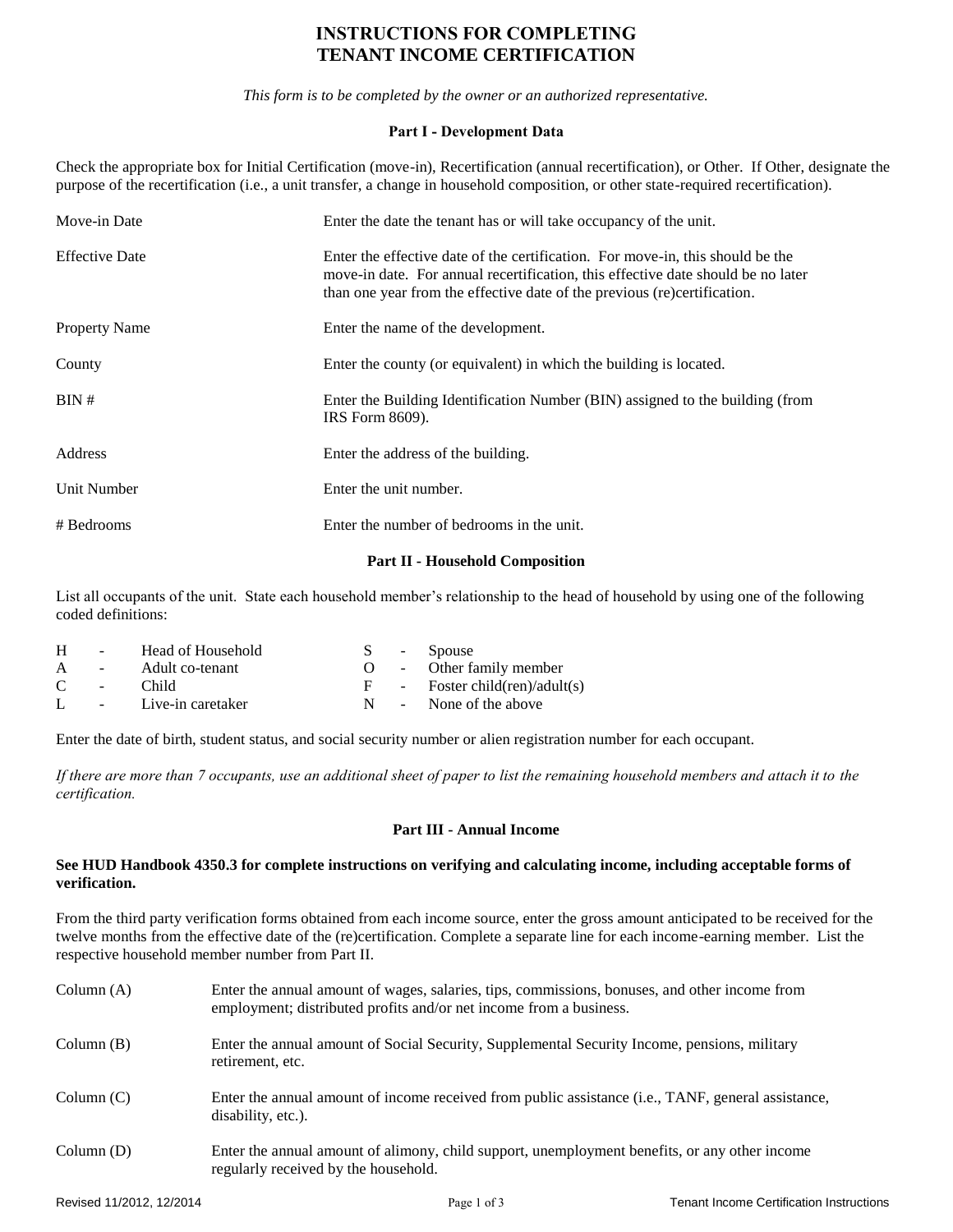#### **Part IV - Income from Assets**

#### **See HUD Handbook 4350.3 for complete instructions on verifying and calculating income from assets, including acceptable forms of verification.**

From the third party verification forms obtained from each asset source, list the gross amount anticipated to be received during the twelve months from the effective date of the certification. List the respective household member number from Part II and complete a separate line for each member.

| Column(F)     | List the type of asset (i.e., checking account, savings account, etc.)                                                                                                                                                                 |
|---------------|----------------------------------------------------------------------------------------------------------------------------------------------------------------------------------------------------------------------------------------|
| Column(G)     | Enter C (for current, if the family currently owns or holds the asset), or I (for imputed, if the family<br>has disposed of the asset for less than fair market value within two years of the effective date of<br>(re)certification). |
| Column(H)     | Enter the cash value of the respective asset.                                                                                                                                                                                          |
| Column(I)     | Enter the anticipated annual income from the asset (i.e., savings account balance multiplied by the<br>annual interest rate).                                                                                                          |
| <b>TOTALS</b> | Add the total of Column (H) and Column (I), respectively.                                                                                                                                                                              |

If the total in Column (H) is greater than \$5,000, you must do an imputed calculation of asset income. Enter the Total Cash Value, multiply by 0.06% and enter the amount in (J), Imputed Income.

- Row (K) Enter the greater of the total in Column (I) or (J)
- Row (L) Total Annual Household Income From all Sources Add (E) and (K) and enter the total

# **HOUSEHOLD CERTIFICATION AND SIGNATURES**

After all verifications of income and/or assets have been received and calculated, each household member age 18 or older must sign and date the Tenant Income Certification. For move-in, it is recommended that the Tenant Income Certification be signed no earlier than 5 days prior to the effective date of the certification.

#### **Part V – Determination of Income Eligibility**

| <b>Total Annual Household Income</b><br>from all Sources | Enter the number from item $(L)$ .                                                                                                                                                                                                                                                                                                 |  |
|----------------------------------------------------------|------------------------------------------------------------------------------------------------------------------------------------------------------------------------------------------------------------------------------------------------------------------------------------------------------------------------------------|--|
| Current Income Limit per Family<br>Size                  | Enter the Current Move-in Income Limit for the household size.                                                                                                                                                                                                                                                                     |  |
| Household income at move-in<br>Household size at move-in | For recertifications, only. Enter the household income from the move-in<br>certification. On the adjacent line, enter the number of household members from the<br>move-in certification.                                                                                                                                           |  |
| Household Meets Income<br>Restriction                    | Check the appropriate box for the income restriction that the household meets<br>according to what is required by the set-aside $(s)$ for the project.                                                                                                                                                                             |  |
| Current Income Limit x 140%                              | For recertifications only. Multiply the Current Maximum Move-in Income Limit by<br>140% and enter the total. Below, indicate whether the household income exceeds<br>that total. If the Gross Annual Income at recertification is greater than 140% of the<br>current income limit, then the available unit rule must be followed. |  |
| Part VI - Rent                                           |                                                                                                                                                                                                                                                                                                                                    |  |
| <b>Tenant Paid Rent</b>                                  | Enter the amount the tenant pays toward rent (not including rent assistance payments<br>such as Section 8).                                                                                                                                                                                                                        |  |
| Rent Assistance                                          | Enter the amount of rent assistance, if any.                                                                                                                                                                                                                                                                                       |  |